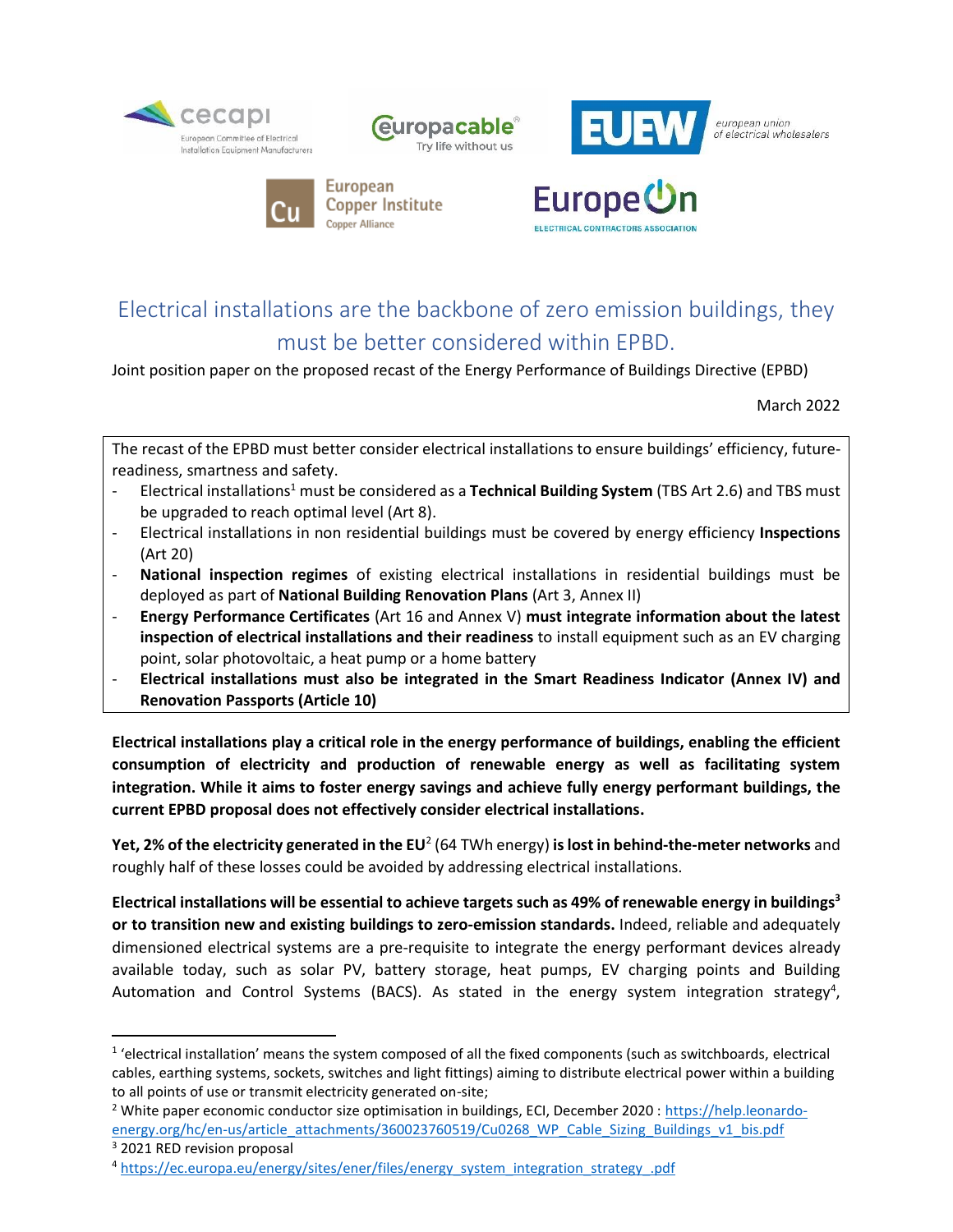electrification is expected to "play a central role" in buildings' efficiency and their ability to interlink various aspects of our energy systems.

**Yet, 132 million domestic electrical installations are considered to be obsolete<sup>6</sup>** (built before 1990 and not renovated) and the proposed EPBD recast is falling short on considering electrical installations as a key enabler of the above-mentioned objectives.

Our associations are gathering the whole value chain enabling an efficient decarbonisation of buildings via electrification, and believe that the recast of the EPBD is a unique opportunity to ensure buildings are ready for this electrification and can contribute to a decarbonised energy system. However, the impact of electrical infrastructure on energy performance has only been considered when requirements apply for EV charging points. This reasoning must be extended. Indeed, a successful EPBD must rely on electrical installations that are ready to accommodate all devices that are conducive to a zero-emission building (e.g.: on-site renewable energy generation with PV, storage with home batteries, heat pumps, etc).

To this end, we draw European policymakers' attention to the following asks:

- **To achieve efficient electrical installations, the latter must be considered as Technical Building Systems** (TBS) by extending the definition (Art 2.6) that is currently covering equipment for space heating, space cooling, ventilation, domestic hot water, built-in lighting, building automation and control, on-site generation and storage. Considering electrical installations as TBS and pointing to the available standard<sup>5</sup> for their optimal design, dimensioning, management and monitoring is paramount for energy efficiency.
- In line with their inclusion in the definition of TBS, **inspections (Art 20) must also cover non residential electrical installations** so as to improve energy efficiency according to same available standard.
- **Reducing buildings energy consumption will be "Mission: Impossible" without effectively promoting the use of active energy efficiency solutions and electrical installations. Hence, it requires efficient and optimised technical building systems (art. 8).** However, the current EPBD provisions are inadequate as they only lay down that when a technical building system is installed, replaced or upgraded, its performance is assessed. The EPBD should go one step further by requiring 1) that when a TBS is installed, replaced or upgraded, its efficiency is optimized in order to improve the energy performance of the building; 2) alongside the introduction of Minimum Energy Performance Standards (MEPS), the EPBD should mandate upgrade of technical building systems at trigger points, when the assessment concluded that it was necessary.
- As highlighted by the European Parliament within the EPBD Implementation report (2021/2077(INI)), electrical installations are also important to consider for safety reasons: **30 % of domestic fires and 50 % of domestic accidental fires have an electrical source**<sup>6</sup> **and the European Parliament has therefore called on Member States to deploy national electrical inspection regimes in residential buildings. This ask should be integrated into the National Renovation Plans (Art 3 and Annex II).** Several Member States have inspection schemes in place, but mainly on a voluntary basis<sup>7</sup> or with a limited scope. National electrical inspection regimes of residential buildings should follow existing national wiring rules, ensure mandatory regular inspections of existing installations and when any major electrical equipment is installed (EV charging point, PV, battery).
- **Energy Performance Certificates (EPCs) (Art 16 and Annex V) must integrate information about the latest inspection of the electrical installations and its readiness to install new major**

<sup>5</sup> Measures to reduce losses are defined into International Standard IEC/HD 60364-8-1:2019 "Low-voltage electrical installations –Part 8-1: Functional aspects – Energy efficiency"

<sup>6</sup> FEEDS :<https://www.feedsnet.org/>

<sup>7</sup> See FEEDS for more information